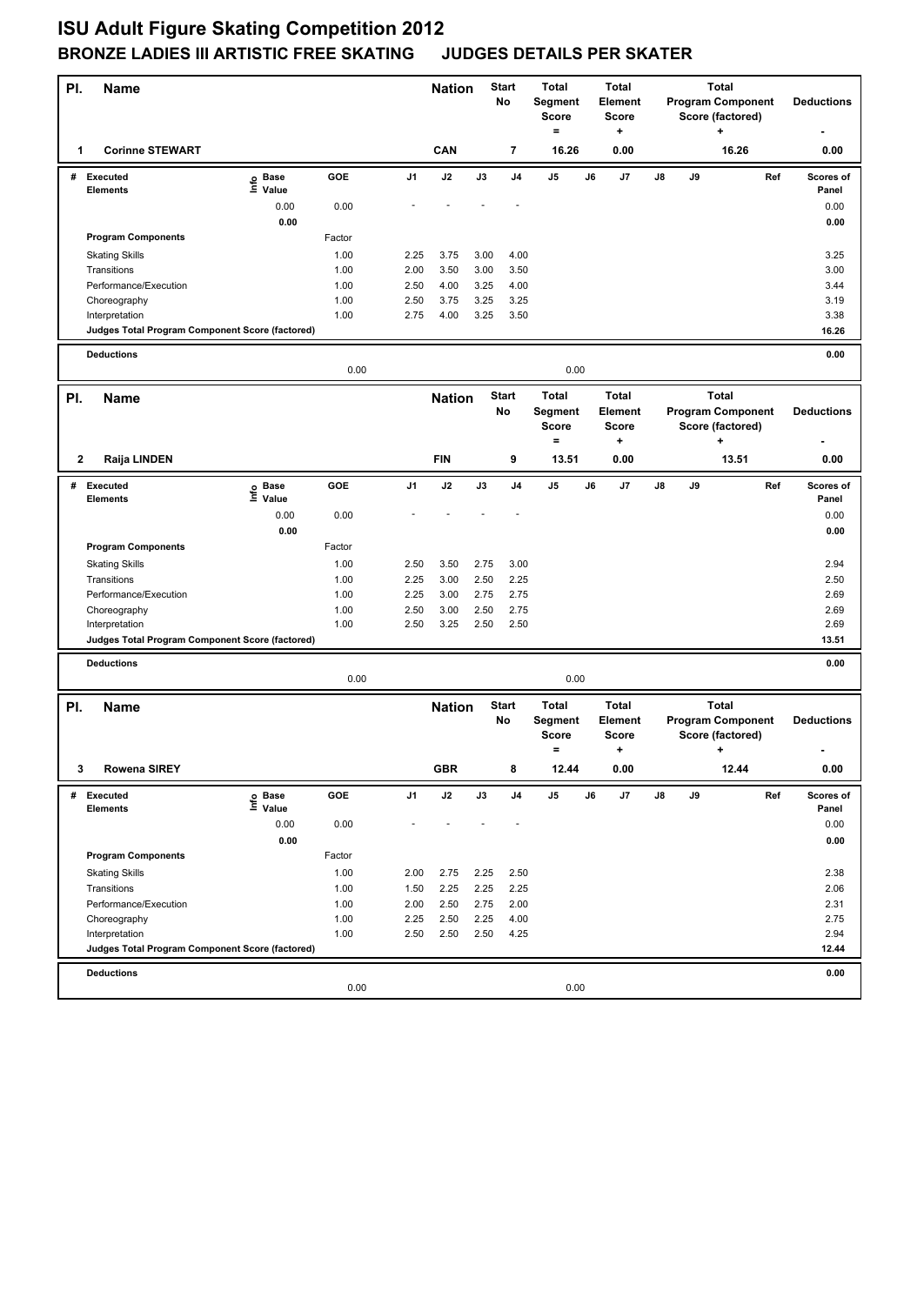| PI. | <b>Name</b>                                     |                   |              |                | <b>Nation</b> |              | <b>Total</b><br>Start<br>No<br>Segment<br><b>Score</b><br>$=$ |                                                | <b>Total</b><br><b>Element</b><br><b>Score</b><br>۰. |                                              |    | <b>Total</b><br><b>Program Component</b><br>Score (factored)<br>٠ |                                                                   |     | <b>Deductions</b>  |
|-----|-------------------------------------------------|-------------------|--------------|----------------|---------------|--------------|---------------------------------------------------------------|------------------------------------------------|------------------------------------------------------|----------------------------------------------|----|-------------------------------------------------------------------|-------------------------------------------------------------------|-----|--------------------|
| 4   | <b>Irina MALININA</b>                           |                   |              |                | <b>RUS</b>    |              | 11                                                            | 12.13                                          |                                                      | 0.00                                         |    |                                                                   | 12.13                                                             |     | 0.00               |
|     | # Executed<br><b>Elements</b>                   | e Base<br>⊆ Value | GOE          | J <sub>1</sub> | J2            | J3           | J <sub>4</sub>                                                | J5                                             | J6                                                   | J7                                           | J8 | J9                                                                |                                                                   | Ref | Scores of<br>Panel |
|     |                                                 | 0.00              | 0.00         |                |               |              |                                                               |                                                |                                                      |                                              |    |                                                                   |                                                                   |     | 0.00               |
|     |                                                 | 0.00              |              |                |               |              |                                                               |                                                |                                                      |                                              |    |                                                                   |                                                                   |     | 0.00               |
|     | <b>Program Components</b>                       |                   | Factor       |                |               |              |                                                               |                                                |                                                      |                                              |    |                                                                   |                                                                   |     |                    |
|     | <b>Skating Skills</b>                           |                   | 1.00         | 2.50           | 3.00          | 2.25         | 2.25                                                          |                                                |                                                      |                                              |    |                                                                   |                                                                   |     | 2.50               |
|     | Transitions                                     |                   | 1.00         | 2.25           | 2.75          | 2.00         | 2.00                                                          |                                                |                                                      |                                              |    |                                                                   |                                                                   |     | 2.25               |
|     | Performance/Execution                           |                   | 1.00         | 2.25           | 3.25          | 2.25         | 2.25                                                          |                                                |                                                      |                                              |    |                                                                   |                                                                   |     | 2.50               |
|     | Choreography                                    |                   | 1.00         | 2.50           | 3.00          | 1.75         | 2.50                                                          |                                                |                                                      |                                              |    |                                                                   |                                                                   |     | 2.44               |
|     | Interpretation                                  |                   | 1.00         | 2.25           | 3.25          | 2.00         | 2.25                                                          |                                                |                                                      |                                              |    |                                                                   |                                                                   |     | 2.44               |
|     | Judges Total Program Component Score (factored) |                   |              |                |               |              |                                                               |                                                |                                                      |                                              |    |                                                                   |                                                                   |     | 12.13              |
|     | <b>Deductions</b>                               |                   | 0.00         |                |               |              |                                                               | 0.00                                           |                                                      |                                              |    |                                                                   |                                                                   |     | 0.00               |
|     | <b>Name</b>                                     |                   |              |                | <b>Nation</b> |              | <b>Start</b>                                                  | <b>Total</b>                                   |                                                      | <b>Total</b>                                 |    |                                                                   | <b>Total</b>                                                      |     |                    |
| PI. |                                                 |                   |              |                |               |              | No                                                            | <b>Segment</b><br><b>Score</b><br>$=$          |                                                      | Element<br><b>Score</b><br>+                 |    |                                                                   | <b>Program Component</b><br>Score (factored)<br>۰.                |     | <b>Deductions</b>  |
| 5   | <b>Birgit RICHTER</b>                           |                   |              |                | <b>GER</b>    |              | 3                                                             | 11.19                                          |                                                      | 0.00                                         |    |                                                                   | 11.19                                                             |     | 0.00               |
| #   | Executed                                        | e Base<br>⊆ Value | GOE          | J <sub>1</sub> | J2            | J3           | J <sub>4</sub>                                                | J5                                             | J6                                                   | J7                                           | J8 | J9                                                                |                                                                   | Ref | Scores of          |
|     | <b>Elements</b>                                 |                   |              |                |               |              |                                                               |                                                |                                                      |                                              |    |                                                                   |                                                                   |     | Panel              |
|     |                                                 | 0.00              | 0.00         |                |               |              |                                                               |                                                |                                                      |                                              |    |                                                                   |                                                                   |     | 0.00               |
|     |                                                 | 0.00              |              |                |               |              |                                                               |                                                |                                                      |                                              |    |                                                                   |                                                                   |     | 0.00               |
|     | <b>Program Components</b>                       |                   | Factor       |                |               |              |                                                               |                                                |                                                      |                                              |    |                                                                   |                                                                   |     |                    |
|     | <b>Skating Skills</b>                           |                   | 1.00         | 2.00           | 2.50          | 2.25         | 2.25                                                          |                                                |                                                      |                                              |    |                                                                   |                                                                   |     | 2.25               |
|     | Transitions<br>Performance/Execution            |                   | 1.00<br>1.00 | 1.75<br>2.00   | 2.00<br>2.25  | 2.25<br>2.25 | 2.00<br>2.50                                                  |                                                |                                                      |                                              |    |                                                                   |                                                                   |     | 2.00<br>2.25       |
|     | Choreography                                    |                   | 1.00         | 2.50           | 2.25          | 2.50         | 2.50                                                          |                                                |                                                      |                                              |    |                                                                   |                                                                   |     | 2.44               |
|     | Interpretation                                  |                   | 1.00         | 2.25           | 2.25          | 2.25         | 2.25                                                          |                                                |                                                      |                                              |    |                                                                   |                                                                   |     | 2.25               |
|     | Judges Total Program Component Score (factored) |                   |              |                |               |              |                                                               |                                                |                                                      |                                              |    |                                                                   |                                                                   |     | 11.19              |
|     | <b>Deductions</b>                               |                   |              |                |               |              |                                                               |                                                |                                                      |                                              |    |                                                                   |                                                                   |     | 0.00               |
|     |                                                 |                   | 0.00         |                |               |              |                                                               | 0.00                                           |                                                      |                                              |    |                                                                   |                                                                   |     |                    |
| PI. | <b>Name</b>                                     |                   |              |                | <b>Nation</b> |              | <b>Start</b><br>No                                            | <b>Total</b><br>Segment<br><b>Score</b><br>$=$ |                                                      | <b>Total</b><br>Element<br><b>Score</b><br>٠ |    |                                                                   | <b>Total</b><br><b>Program Component</b><br>Score (factored)<br>+ |     | <b>Deductions</b>  |
| 6   | <b>Sharon STRAUB</b>                            |                   |              |                | AUS           |              | 10                                                            | 11.01                                          |                                                      | 0.00                                         |    |                                                                   | 11.01                                                             |     | $0.00\,$           |
| #   | Executed                                        | e Base<br>⊑ Value | GOE          | J1             | J2            | J3           | J4                                                            | J5                                             | J6                                                   | J7                                           | J8 | J9                                                                |                                                                   | Ref | Scores of          |
|     | <b>Elements</b>                                 |                   |              |                |               |              |                                                               |                                                |                                                      |                                              |    |                                                                   |                                                                   |     | Panel              |
|     |                                                 | 0.00              | 0.00         |                |               |              |                                                               |                                                |                                                      |                                              |    |                                                                   |                                                                   |     | 0.00               |
|     |                                                 | 0.00              |              |                |               |              |                                                               |                                                |                                                      |                                              |    |                                                                   |                                                                   |     | 0.00               |
|     | <b>Program Components</b>                       |                   | Factor       |                |               |              |                                                               |                                                |                                                      |                                              |    |                                                                   |                                                                   |     |                    |
|     | <b>Skating Skills</b><br>Transitions            |                   | 1.00<br>1.00 | 2.25<br>2.00   | 2.50<br>2.25  | 1.75<br>1.75 | 1.75<br>1.50                                                  |                                                |                                                      |                                              |    |                                                                   |                                                                   |     | 2.06<br>1.88       |
|     | Performance/Execution                           |                   | 1.00         | 2.00           | 2.50          | 2.50         | 2.00                                                          |                                                |                                                      |                                              |    |                                                                   |                                                                   |     | 2.25               |
|     | Choreography                                    |                   | 1.00         | 2.50           | 2.25          | 2.25         | 2.50                                                          |                                                |                                                      |                                              |    |                                                                   |                                                                   |     | 2.38               |
|     | Interpretation                                  |                   | 1.00         | 2.25           | 2.50          | 2.25         | 2.75                                                          |                                                |                                                      |                                              |    |                                                                   |                                                                   |     | 2.44               |
|     | Judges Total Program Component Score (factored) |                   |              |                |               |              |                                                               |                                                |                                                      |                                              |    |                                                                   |                                                                   |     | 11.01              |
|     | <b>Deductions</b>                               |                   |              |                |               |              |                                                               |                                                |                                                      |                                              |    |                                                                   |                                                                   |     | 0.00               |
|     |                                                 |                   | 0.00         |                |               |              |                                                               | 0.00                                           |                                                      |                                              |    |                                                                   |                                                                   |     |                    |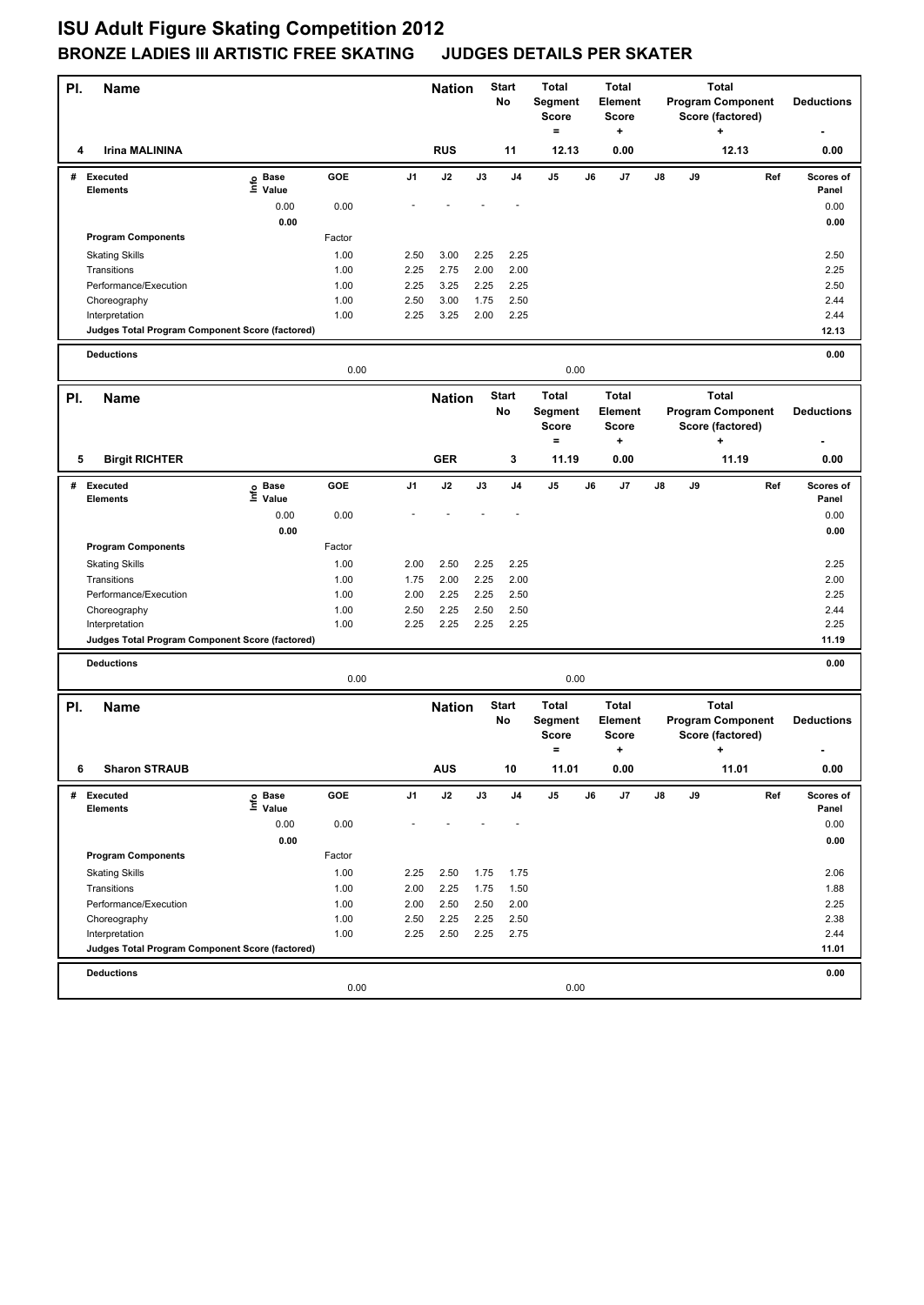| PI. | Name                                                              |                              |              |              | <b>Nation</b> |              | <b>Start</b><br>No | <b>Total</b><br>Segment<br>Score<br>$=$ |    | <b>Total</b><br>Element<br><b>Score</b><br>+ | <b>Total</b><br><b>Program Component</b><br>Score (factored)<br>÷ |    |                                                   | <b>Deductions</b> |                    |
|-----|-------------------------------------------------------------------|------------------------------|--------------|--------------|---------------|--------------|--------------------|-----------------------------------------|----|----------------------------------------------|-------------------------------------------------------------------|----|---------------------------------------------------|-------------------|--------------------|
| 6   | <b>Alessandra TAGLIABUE</b>                                       |                              |              |              | <b>ITA</b>    |              | 12                 | 11.01                                   |    | 0.00                                         |                                                                   |    | 11.01                                             |                   | 0.00               |
| #   | <b>Executed</b><br><b>Elements</b>                                | <b>Base</b><br>lnfo<br>Value | GOE          | J1           | J2            | J3           | J4                 | J5                                      | J6 | J7                                           | J8                                                                | J9 |                                                   | Ref               | Scores of<br>Panel |
|     |                                                                   | 0.00                         | 0.00         |              |               |              |                    |                                         |    |                                              |                                                                   |    |                                                   |                   | 0.00               |
|     |                                                                   | 0.00                         |              |              |               |              |                    |                                         |    |                                              |                                                                   |    |                                                   |                   | 0.00               |
|     | <b>Program Components</b>                                         |                              | Factor       |              |               |              |                    |                                         |    |                                              |                                                                   |    |                                                   |                   |                    |
|     | <b>Skating Skills</b>                                             |                              | 1.00         | 2.00         | 3.00          | 1.75         | 2.00               |                                         |    |                                              |                                                                   |    |                                                   |                   | 2.19               |
|     | Transitions                                                       |                              | 1.00         | 1.75         | 2.75          | 2.00         | 1.50               |                                         |    |                                              |                                                                   |    |                                                   |                   | 2.00               |
|     | Performance/Execution                                             |                              | 1.00         | 2.00         | 3.00          | 2.25         | 1.75               |                                         |    |                                              |                                                                   |    |                                                   |                   | 2.25               |
|     | Choreography<br>Interpretation                                    |                              | 1.00<br>1.00 | 2.25<br>2.50 | 3.00<br>3.00  | 2.00<br>2.25 | 1.25<br>2.00       |                                         |    |                                              |                                                                   |    |                                                   |                   | 2.13<br>2.44       |
|     | Judges Total Program Component Score (factored)                   |                              |              |              |               |              |                    |                                         |    |                                              |                                                                   |    |                                                   |                   | 11.01              |
|     |                                                                   |                              |              |              |               |              |                    |                                         |    |                                              |                                                                   |    |                                                   |                   |                    |
|     | <b>Deductions</b>                                                 |                              | 0.00         |              |               |              |                    | 0.00                                    |    |                                              |                                                                   |    |                                                   |                   | 0.00               |
| PI. | Name                                                              |                              |              |              | <b>Nation</b> |              | <b>Start</b>       | <b>Total</b>                            |    | <b>Total</b>                                 |                                                                   |    | <b>Total</b>                                      |                   |                    |
|     |                                                                   |                              |              |              |               |              | No                 | Segment<br><b>Score</b>                 |    | Element<br><b>Score</b>                      |                                                                   |    | <b>Program Component</b><br>Score (factored)      |                   | <b>Deductions</b>  |
| 8   | <b>Gail TUDOR</b>                                                 |                              |              |              | <b>GBR</b>    |              | 4                  | $\qquad \qquad =$<br>10.51              |    | ٠<br>0.00                                    |                                                                   |    | +<br>10.51                                        |                   | 0.00               |
|     |                                                                   |                              |              |              |               |              |                    |                                         |    |                                              |                                                                   |    |                                                   |                   |                    |
| #   | Executed<br><b>Elements</b>                                       | e Base<br>E Value            | GOE          | J1           | J2            | J3           | J <sub>4</sub>     | J5                                      | J6 | J7                                           | $\mathbf{J}$ 8                                                    | J9 |                                                   | Ref               | Scores of<br>Panel |
|     |                                                                   | 0.00                         | 0.00         |              |               |              |                    |                                         |    |                                              |                                                                   |    |                                                   |                   | 0.00               |
|     |                                                                   | 0.00                         |              |              |               |              |                    |                                         |    |                                              |                                                                   |    |                                                   |                   | 0.00               |
|     | <b>Program Components</b>                                         |                              | Factor       |              |               |              |                    |                                         |    |                                              |                                                                   |    |                                                   |                   |                    |
|     | <b>Skating Skills</b>                                             |                              | 1.00         | 2.00         | 2.00          | 1.50         | 2.75               |                                         |    |                                              |                                                                   |    |                                                   |                   | 2.06               |
|     | Transitions                                                       |                              | 1.00         | 1.75         | 1.75          | 1.50         | 2.50               |                                         |    |                                              |                                                                   |    |                                                   |                   | 1.88               |
|     | Performance/Execution                                             |                              | 1.00         | 2.25         | 1.75          | 1.50         | 2.00               |                                         |    |                                              |                                                                   |    |                                                   |                   | 1.88               |
|     | Choreography                                                      |                              | 1.00         | 2.50         | 1.75          | 1.75         | 3.00               |                                         |    |                                              |                                                                   |    |                                                   |                   | 2.25               |
|     | Interpretation<br>Judges Total Program Component Score (factored) |                              | 1.00         | 2.50         | 2.00          | 1.75         | 3.50               |                                         |    |                                              |                                                                   |    |                                                   |                   | 2.44<br>10.51      |
|     |                                                                   |                              |              |              |               |              |                    |                                         |    |                                              |                                                                   |    |                                                   |                   |                    |
|     | <b>Deductions</b>                                                 |                              | 0.00         |              |               |              |                    | 0.00                                    |    |                                              |                                                                   |    |                                                   |                   | 0.00               |
|     |                                                                   |                              |              |              |               |              | <b>Start</b>       | <b>Total</b>                            |    | <b>Total</b>                                 |                                                                   |    | <b>Total</b>                                      |                   |                    |
| PI. | <b>Name</b>                                                       |                              |              |              | <b>Nation</b> |              | No                 | Segment<br><b>Score</b><br>$\equiv$     |    | Element<br>Score<br>+                        |                                                                   |    | <b>Program Component</b><br>Score (factored)<br>٠ |                   | <b>Deductions</b>  |
| 9   | Ana GONZALEZ MIER                                                 |                              |              |              | GER           |              | 2                  | 10.50                                   |    | 0.00                                         |                                                                   |    | 10.50                                             |                   | 0.00               |
| #   | Executed                                                          | e Base<br>⊑ Value            | GOE          | J1           | J2            | J3           | J4                 | J5                                      | J6 | J7                                           | J8                                                                | J9 |                                                   | Ref               | Scores of          |
|     | Elements                                                          |                              |              |              |               |              |                    |                                         |    |                                              |                                                                   |    |                                                   |                   | Panel              |
|     |                                                                   | 0.00                         | 0.00         |              |               |              |                    |                                         |    |                                              |                                                                   |    |                                                   |                   | 0.00               |
|     |                                                                   | 0.00                         |              |              |               |              |                    |                                         |    |                                              |                                                                   |    |                                                   |                   | 0.00               |
|     | <b>Program Components</b>                                         |                              | Factor       |              |               |              |                    |                                         |    |                                              |                                                                   |    |                                                   |                   |                    |
|     | <b>Skating Skills</b><br>Transitions                              |                              | 1.00<br>1.00 | 2.25<br>2.00 | 2.25<br>2.00  | 1.50<br>1.75 | 1.50               |                                         |    |                                              |                                                                   |    |                                                   |                   | 1.88<br>1.81       |
|     | Performance/Execution                                             |                              | 1.00         | 2.50         | 2.25          | 2.25         | 1.50<br>1.25       |                                         |    |                                              |                                                                   |    |                                                   |                   | 2.06               |
|     | Choreography                                                      |                              | 1.00         | 2.75         | 2.00          | 2.50         | 1.75               |                                         |    |                                              |                                                                   |    |                                                   |                   | 2.25               |
|     | Interpretation                                                    |                              | 1.00         | 3.00         | 2.25          | 2.50         | 2.25               |                                         |    |                                              |                                                                   |    |                                                   |                   | 2.50               |
|     | Judges Total Program Component Score (factored)                   |                              |              |              |               |              |                    |                                         |    |                                              |                                                                   |    |                                                   |                   | 10.50              |
|     | <b>Deductions</b>                                                 |                              |              |              |               |              |                    |                                         |    |                                              |                                                                   |    |                                                   |                   | 0.00               |
|     |                                                                   |                              | 0.00         |              |               |              |                    | 0.00                                    |    |                                              |                                                                   |    |                                                   |                   |                    |